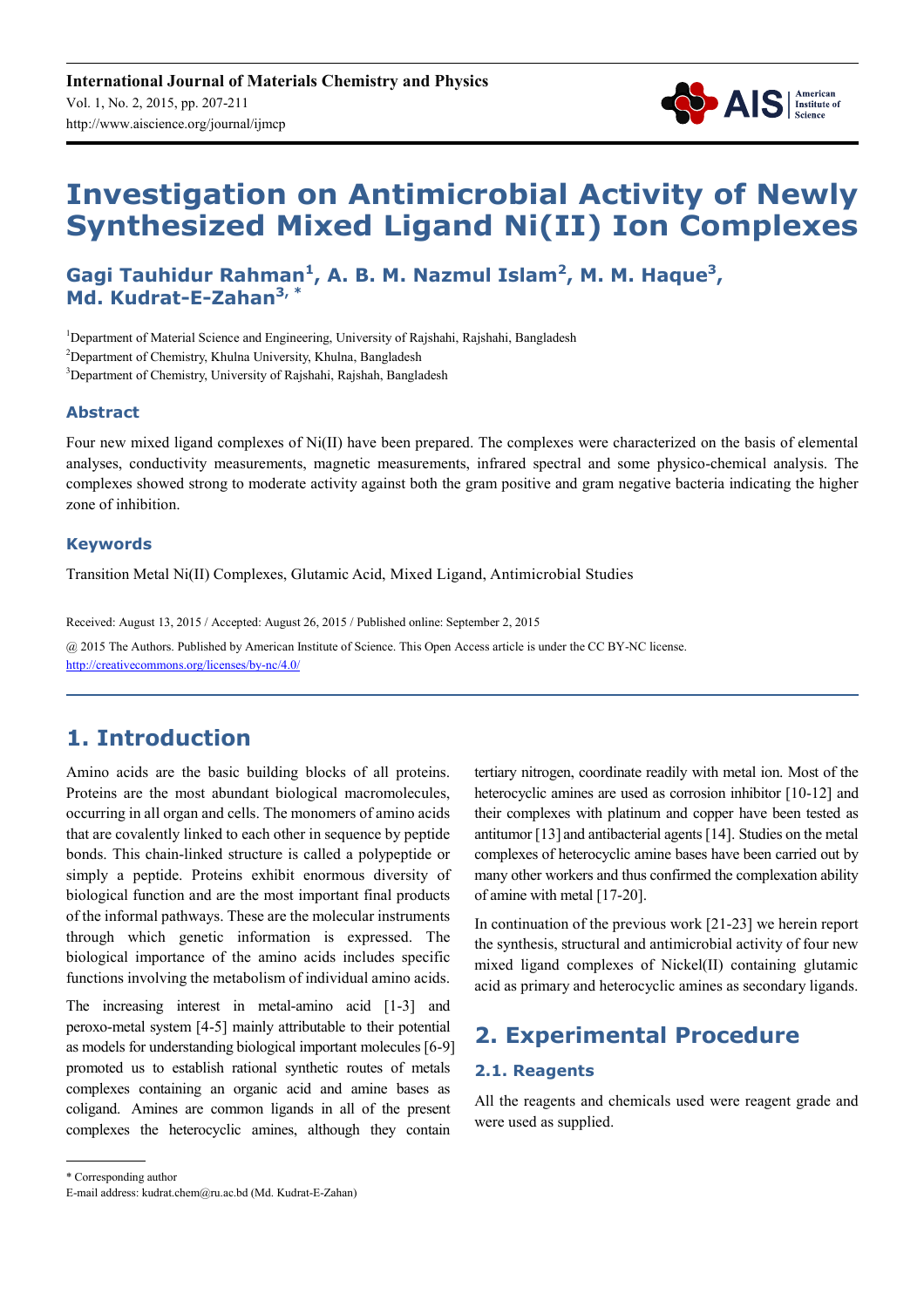#### **2.2. Physical Measurements**

The weighing operation was performed on a METTLER PM-200 electronic balance. Conductivity measurements were carried out in dimethyl sulfoxide (DMSO) using a WPACMS 35 conductivity meter and dip-cell with a platinized electrodes. The melting or decomposition temperatures of all the prepared metal complexes were observed in an electro thermal melting point apparatus model No.AZ6512. The SHERWOOD SCIENTIFIC Magnetic Susceptibility Balance was used for the magnetic Susceptibility measurement. Infrared spectra as KBr disc were recorded in a SIMADZU FTIR-8400 (Japan) infrared spectrophotometer, from  $4000-400$  cm<sup>-1</sup>. The absorbances of the complexes were recorded on SHIMUDZU Spectrophotometer. Analyses of the complexes for carbon, hydrogen and nitrogen were carried out by Perking 2400 organic elemental analyzer- II at Okayama University, Japan.

## **3. Preparation of the Complexes [Co(Glu)(L)]**

 $Ni^{2+}$  + Glu + L  $\longrightarrow$  [Ni(Glu)(L)]

Where, Glu= Glutamic acid, and  $L =$  Heterocyclic amine bases such as Pyridine, Quinoline, Isoquinoline, and 2-Picoline.

An ethanolic solution (just dissolved) of Nickel(II)chloride (2 m mol) and ethanolic potassium hydroxide solution (just dissolved) of glutamic acid (4 m mol) were mixed and gently heating with stirring for half an hour. No precipitate was observed but the color has been changed and then secondary ligand in calculated ratio was added and stirred in warm condition until the complex precipitated. The precipitate was filtered, washed several times with alcohol and then dried in vacuum desiccator over phosphorus pentoxide  $(P_2O_5)$ .

### **4. Results and Discussion**

#### **4.1. Elemental Analysis and Conductivity Measurement**

The analytical data and their physical properties of the complexes are tabulated in Tables 1 and 2 respectively. The elemental data of the complexes showed good agreement with the calculated values of proposed structures. All the complexes are non-hygroscopic and stable at room temperature. The complexes are insoluble in common organic solvents but are soluble in Dimethyl sulfoxide (DMSO), Dimethylformamide (DMF) and Chloroform (CHCl<sub>3</sub>). The molar conductances of  $10^{-3}M$  solution of the complexes in DMSO were measured at 30°C. The molar conductance values (Table 2), lie in the range 0.12-4.82  $\Omega^{-1}$ cm<sup>2</sup>mol<sup>-1</sup> these values are lower than expected for 1:1 electrolyte [22-23]. These observations suggest that all the complexes are non-electrolyte in DMSO at room temperature and indicated that the anions are covalently bonded in all the cases.

**Table 1.** Analytical data of Ni(II) complexes.

| <b>Complexes</b>                          | Yield % | $M\%$   | $C\%$   | H%     | $N\%$   |
|-------------------------------------------|---------|---------|---------|--------|---------|
|                                           | 69      | 11.51   | 55.75   | 3.05   | 11.05   |
| [Ni(Glu) <sub>2</sub> (Q) <sub>2</sub> ]  |         | (12.5)  | (56.89) | (4.74) | (12.06) |
| [Ni(Glu) <sub>2</sub> (IQ) <sub>2</sub> ] | 72      | 11.03   | 53.78   | 3.45   | 12.03   |
|                                           |         | (12.5)  | (56.89) | (4.74) | (12.06) |
| [Ni(Glu) <sub>2</sub> (Py) <sub>2</sub> ] | 68      | 14.62   | 45.13   | 4.05   | 13.66   |
|                                           |         | (15.93) | (46.15) | (4.94) | (15.38) |
| $[Ni(Glu)2(2-Pico)2]$                     | 76      | 13.05   | 47.05   | 5.05   | 14.33   |
|                                           |         | (14.79) | (48.97) | (5.61) | (14.28) |

Figure in the parenthesis indicates the calculated values.

Where, Glu= Glutamic acid, Py= Pyridine, IQ= Quinoline, IQ= Isoquinoline, 2-Pico= 2-Picoline.

| <b>Table 2.</b> Physical properties of Ni(II) complexes. |  |  |  |
|----------------------------------------------------------|--|--|--|
|----------------------------------------------------------|--|--|--|

| <b>Complexes</b>                          | Colour      | <b>Melting point</b><br>$(\pm 0.51^{\circ}C)$ | <b>Molar conductance</b><br>$\Omega$ <sup>-1</sup> cm <sup>2</sup> mol <sup>-1</sup> | Magnetic moment $\mu_{\rm eff}$ (B.M.) |
|-------------------------------------------|-------------|-----------------------------------------------|--------------------------------------------------------------------------------------|----------------------------------------|
| [Ni(Glu) <sub>2</sub> (Q) <sub>2</sub> ]  | Green       | 124                                           | 2.84                                                                                 | 3.75                                   |
| [Ni(Glu) <sub>2</sub> (IQ) <sub>2</sub> ] | Green       | 183                                           | 4.82                                                                                 | 2.58                                   |
| [Ni(Glu) <sub>2</sub> (Py) <sub>2</sub> ] | Light green | 157                                           | 0.12                                                                                 | 2.80                                   |
| $[Ni(Glu)2(2-Pico)2]$                     | Pest        | 164                                           | 3.49                                                                                 | 2.9                                    |

Where, Glu= Glutamic acid, Py= Pyridine, IQ= Quinoline, IQ= Isoquinoline, 2-Pico= 2-Picoline.

**Table 3.** Electronic spectral data of Ni(II) complexes.

|                                           | $\lambda_{\max}$ (nm) |                |                 |  |  |
|-------------------------------------------|-----------------------|----------------|-----------------|--|--|
| <b>Complexes</b>                          | <b>Band I</b>         | <b>Band II</b> | <b>Band III</b> |  |  |
| [Ni(Glu) <sub>2</sub> (Q) <sub>2</sub> ]  | 212                   | 276            | 525             |  |  |
| [Ni(Glu) <sub>2</sub> (IQ) <sub>2</sub> ] | 195                   | 280            | 478             |  |  |
| [Ni(Glu) <sub>2</sub> (Py) <sub>2</sub> ] | 220                   | 312            |                 |  |  |
| $[Ni(Glu)2(2-Pico)2]$                     | 210                   | 325            |                 |  |  |

Where, Glu= Glutamic acid, Py= Pyridine, IQ= Quinoline, IQ= Isoquinoline, 2-Pico= 2-Picoline.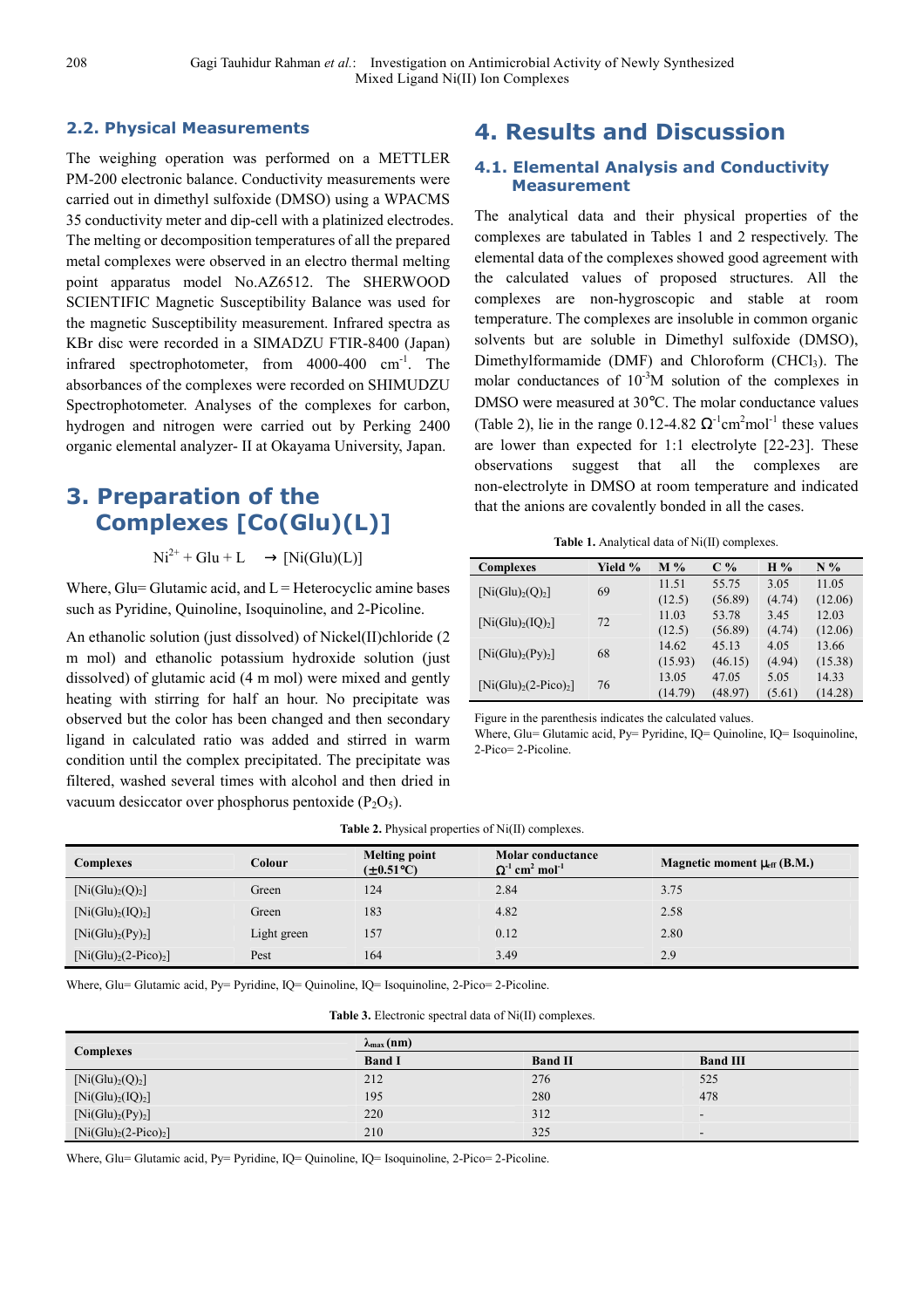|  |  |  |  |  |  | Table 4. IR spectral data of Ni(II) complexes. |
|--|--|--|--|--|--|------------------------------------------------|
|--|--|--|--|--|--|------------------------------------------------|

| Complexes                                 | $v(N-H)$ cm <sup>-1</sup> | $v(C=O)$ cm <sup>-1</sup> | $v(M-N)$ cm <sup>-1</sup> | $v(C-O)$ cm <sup>-1</sup> | $v(COO)$ symmetry cm <sup>-1</sup> | Aromatic ring cm <sup>-1</sup> |
|-------------------------------------------|---------------------------|---------------------------|---------------------------|---------------------------|------------------------------------|--------------------------------|
| [Ni(Glu) <sub>2</sub> (Q) <sub>2</sub> ]  | 3140                      | 1650                      | 310                       | 1370                      | 1395                               | 840                            |
| [Ni(Glu) <sub>2</sub> (IQ) <sub>2</sub> ] | 3096                      | 1565                      | 370                       | 1440                      | 1335                               | 825                            |
| [Ni(Glu) <sub>2</sub> (Py) <sub>2</sub> ] | 3290                      | 1600                      | 305                       | 1340                      | 1368                               | 890                            |
| $[Ni(Glu)2(2-Pico)2]$                     | 3256                      | 1627                      | 398                       | 1147                      | 1365                               | 835                            |

Where, Glu= Glutamic acid, Py= Pyridine, IQ= Quinoline, IQ= Isoquinoline, 2-Pico= 2-Picoline.

**Table 5.** Zone of inhibition of antifungal activity of test complexes.

| <b>Test fungus</b> | Diameter of zone of inhibition (mm) of test complexes | <b>Nystatin</b>                           |                                           |                       |                           |
|--------------------|-------------------------------------------------------|-------------------------------------------|-------------------------------------------|-----------------------|---------------------------|
|                    | [Ni(Glu) <sub>2</sub> (Q) <sub>2</sub> ]              | [Ni(Glu) <sub>2</sub> (IQ) <sub>2</sub> ] | [Ni(Glu) <sub>2</sub> (Py) <sub>2</sub> ] | $[Ni(Glu)2(2-Pico)2]$ | $\frac{1}{2}$ 45µg/ disc) |
| Tinea pedis        |                                                       |                                           |                                           |                       | 20                        |
| Asperigillus niger |                                                       |                                           | 10                                        | 10                    | 26                        |
| Conlitotrium sp.   |                                                       |                                           |                                           |                       | 22                        |

Where, Glu= Glutamic acid, Py= Pyridine, IQ= Quinoline, IQ= Isoquinoline, 2-Pico= 2-Picoline.

| <b>Table 6.</b> Antibacterial activity of the test complexes. |  |  |
|---------------------------------------------------------------|--|--|
|---------------------------------------------------------------|--|--|

| <b>Test Bacteria</b>         | Diameter of Zone of inhibition (mm) of test complexes | Kanamycin<br>$(Ts/25\mu g/disc)$          |                                           |                       |    |
|------------------------------|-------------------------------------------------------|-------------------------------------------|-------------------------------------------|-----------------------|----|
|                              | [Ni(Glu) <sub>2</sub> (Q) <sub>2</sub> ]              | [Ni(Glu) <sub>2</sub> (IQ) <sub>2</sub> ] | [Ni(Glu) <sub>2</sub> (Py) <sub>2</sub> ] | $[Ni(Glu)2(2-Pico)2]$ |    |
| <b>Bacillus</b> subtilis     | 10                                                    | 12                                        | q                                         |                       | 16 |
| Streptococcus- B-haemolytica | 11                                                    |                                           |                                           |                       | 25 |
| Escharicia coli              |                                                       |                                           |                                           | 11                    | 17 |
| Sarcina lutea                | 10                                                    | 11                                        |                                           | 10                    | 19 |
| Klebsella                    |                                                       | 12                                        |                                           |                       | 17 |
| Shigella flexeri             |                                                       | 11                                        |                                           | 11                    | 14 |
| Shigella voydii              |                                                       | 11                                        |                                           | 10                    | 24 |
| Shigella dysenteriac         | 11                                                    | 10                                        | 8                                         | 10                    | 14 |
| Pseudomonas aeruginosa       | 12                                                    | 11                                        | 10                                        | 8                     | 13 |

Where, Glu= Glutamic acid, Py= Pyridine, IQ= Quinoline, IQ= Isoquinoline, 2-Pico= 2-Picoline.

#### **4.2. IR Studies**

Prominent features of the IR spectra of the complexes are tabulated in the Table 4. The complexes display bands in the regions 1604-1682 and 1324-1456 cm<sup>-1</sup> due to  $v(C=O)$  and ν(C-O) respectively, significantly lower than that of free ligand  $v(C=O) = 1700$  cm<sup>-1</sup> and  $v(C=O) = 1600$  cm<sup>-1</sup> respectively indicating the coordination of ligand through its carboxylate anion. The symmetric stretching of COOfrequencies is observed at  $1410-1545$  cm<sup>-1</sup>. The disappearance of the ν(O-H) mode observed in the free amino acid molecule clearly indicate the loss of proton for O-H group upon coordination, revealing that acids are dinegative bidentate ligand coordinating through the carboxylate anion. The complexes showed  $v(N-H)$  bands from 3200-2850 cm<sup>-1</sup> which is significantly lower than the free ligand (amine base bands from 3300-3200  $\text{cm}^{-1}$ ) clearly suggests the coordination of amino group through nitrogen atoms of amine bases. The in-plane and out-of-plane ring deformation modes of heterocyclic amines observed at  $680$  and  $620$  cm<sup>-1</sup> respectively undergo a positive shift in mixed ligand complexes confirming their coordination through nitrogen. The presence of metal nitrogen bonding in the complexes is evident from the appearance of  $v(M-N)$  modes at 440-478 cm<sup>-1</sup> in the spectra of the complexes.

#### **4.3. Magnetic Moment and Electronic Spectra**

The observed values of effective magnetic moment  $(\mu_{eff})$  of the complexes at room temperature are given in Table 2. The Ni(II) complexes give magnetic moment in the range 2.80 to 3.94 B.M which indicates a small but definite orbital contribution to the magnetic moment and in agreement with octahedral geometry [24]. The electronic spectrum of Ni(II) complexes showed peaks characteristic of octahedral geometry. The reflectance spectra of Ni(II) complex consist of transition bands from 195 to 525 nm assignable to the transitions  ${}^3A_{2g} \rightarrow {}^3T_{2g}$  and  ${}^3A_{2g}(F) \rightarrow {}^3T_{1g}(F)$  respectively. The spectral components are shown in Table 3.

### **5. Zone of Inhibition of Antifungal Activity of Test Complexes**

The antifungal activity of the test complexes against different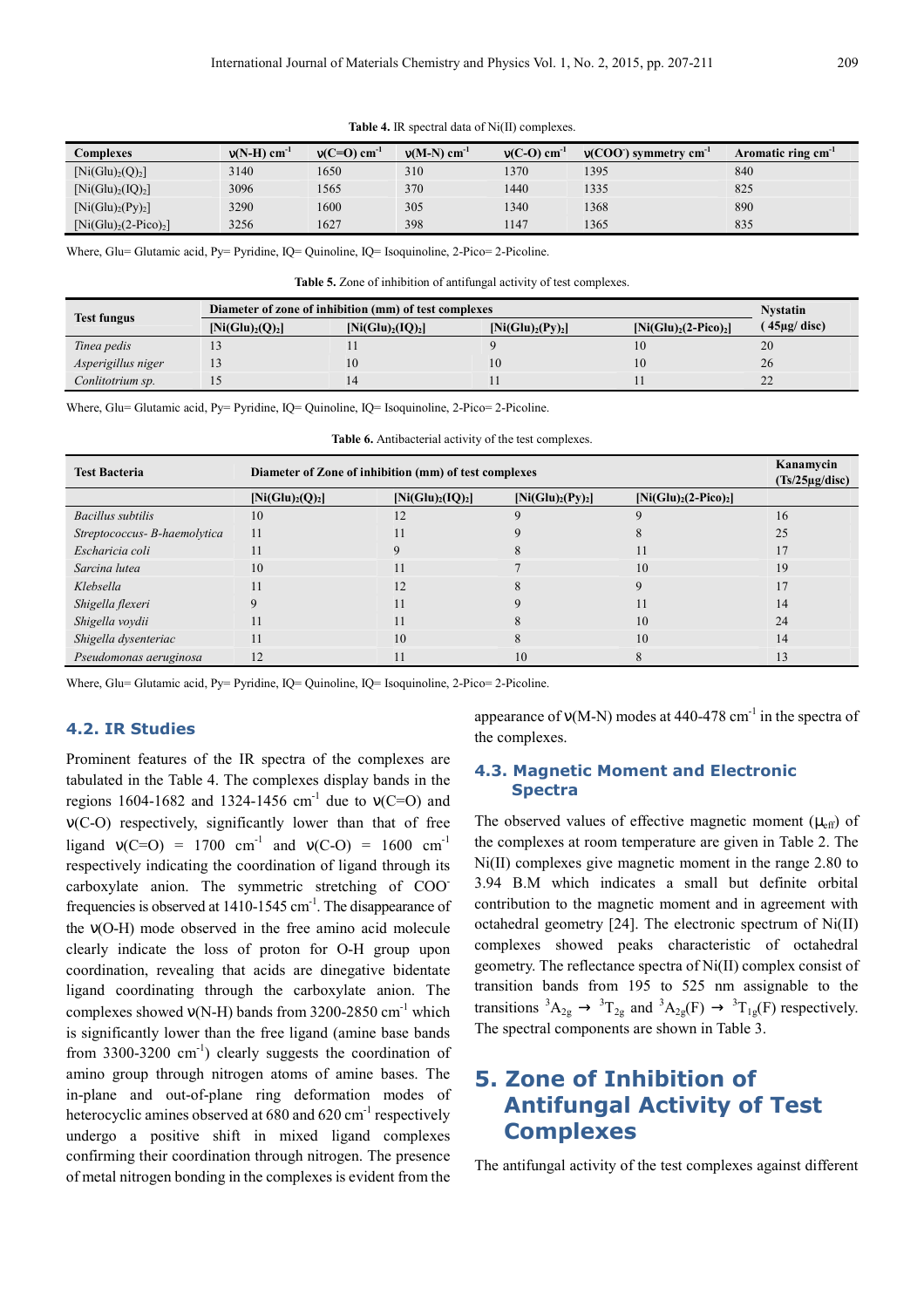fungi were investigated by using the doses of 80 µg/ disc, where standard antibiotic disc of Nystatin (45µg/ disc) was used for comparison purpose. The diameter was evaluated 13 mm, 11 mm, 9 mm, 10 mm against *tinea pedis*, 13 mm, 10 mm, 10 mm, 10 mm against *asperigillus niger*, 15 mm, 14 mm, 11 mm, 11 mm against *Conlitotrium sp.*, respectively for test complexes  $[Ni(Glu)(Q)_3]$ ,  $[Ni(Glu)(IQ)_3]$ ,  $[Ni(Glu)(Py)_3]$ , and  $[Ni(Glu)(2-Pico)_3]$  whereas diameter of zone of inhibition of Nystatin was found to be 20 mm, 26 mm, 22 mm respectively against the organism. The antifungal activity (zone of inhibition) of the test complexes against respective fungai is presented in Table-5.

### **6. The Result of Antibacterial Activity of Test Complexes**

The antibacterial activity of the test complexes were determined by using the dose of 80 µg/disc. The results of antibacterial activity measured in terms of zone of inhibition is shown in Table-6. The complexes showed minimum sensitivity against the following number of both gram positive and gram negative bacteria and the results were compared with antibiotic disc of kanamycin.

### **7. Conclusion**

It is concluded that the analytical data were in good agreement with the proposed empirical formulae of the complexes. Magnetic susceptibility measurements showed the complexes to be paramagnetic. The IR spectral data indicated the ligand coordinate to the metal through O and N atoms. The electronic spectral data are in conformity with the transitions of octahedral Ni(II) complexes. On the basis of the above investigations and other physical interpretation the probable molecular structure of the complex  $[Ni(Glu)(Py)_{3}]$  could be illustrated as shown below (Figure-1):



Figure 1. Proposed structure of complex [Ni(Glu)(Py)<sub>3</sub>].

### **References**

- [1] Moszner, M., (2004) "Water replacement on the decaaqua-di-rhodium (II) cation; synthesis of superoxo and peroxo rhodium (III) complexes with N-donor ligands", *Inorg. Chim. Acta.,* 357(12), 3613-3620.
- [2] Teramae, S., Osako, T., Nagatomo, S., Kitagawa, T., Fukuzumi, S., and Itoh, S., (2004). "Dinuclear copper-dioxygen intermediates supported by polymine ligands", *J. Inorg. Biochem.,* 98(5), 746-757.
- [3] Ahmed, M., Schwendt, P., Marek, J., and Sivak, M., (2004). "Synthesis, solution and crystal structures of dinuclear vanadium(V) oxo monoperoxo complexes with mandelic acid:  $(NR_4)_2[V_2O_2(O_2)_2(mand)_2]xH_2O$  [R=H, Me, Et; MAND = mandelato(2<sup>-</sup>) =  $C_8H_6O_3^{2}$ <sup>-</sup>j", *Polyhedron.*, 23(4), 655-663.
- [4] Aquino, A.R., Isolani, P.C., Zukerman-Schpector, J., Zinner, L.B., and Vicentini, G., (2001). "Uranyl nitrate complexes with lactams", *J. Alloys and Com.,* 323, 18-21.
- [5] Bryliakov, K. P., Karpyshev, N. N., Fominsky, S. A., Tolstikov, A. G., and Talsi, E. P., (2001). "<sup>51</sup>V and <sup>13</sup>C NMR spectroscopic study of the peroxovanadium intermediates in vanadium catalyzed enantioselective oxidation of sulfides", *J. Mol. Catal. A: Chem.,* 171(1-2), 73-80.
- [6] Fricker, S. P., (1999). "A screening strategy for metal antitumor agents as exemplified by Gold (III) complexes", *Metal-Based Drugs.,* 6, 291-300.
- [7] Silver, S., Gupta, A., Matsui, K., and Lo, J., (1999). "Resistance to silver(I) cations in bacteria: Environments, genes and proteins", *Metal-Based Drugs.,* 6, 315-320.
- [8] Thunus, L., and Lejeune, R., (1999) "Overview of transition metal and lanthanide complexes as diagnostic tools" *Coord. Chem. Rev.,* 184, 125-155.
- [9] Ronconi, L., Marzano, C., Russo, U., Sitran, S., Graziani, R., and Fregona, D., (2003). "Organotin(IV) complexes of ethylsarcosine hydrochloride: synthesis, characterization and in vitro cytotoxic activity", *Appl. Org. Met. Chem.,* 17(1), 9-16.
- [10] Talati, J. D., and Gandhi, K. K., (1983). "N-Heterocyclic compounds as corrosion inhibitors for aluminium-copper alloy in hydrochloric acid", *Corr. Sci.,* 23, 1315-1332.
- [11] Rysakova, L. A., and Loshkarev, M. A., (1984). "Absorption and inhibitor properties of nitrogen were containing six membered heterocyeles (quinoline) in a neutral medium", *Elektrokhimiya.,* 20, 1102-1109.
- [12] Konno, H., Nagayaama, M., Leidheiser, Jr. H., and Granata, R. D., (1984). "The composition and properties of a protective layer formed on a steel by anodizing with 8-hydroxyquinoline", Kinzoku-Hyomer Gijutsu., 35, 402-408.
- [13] Doadrio, A., Craciunescu, D., Sosa, B., and Fruma, A., (1979). "Relations between the structure and antitumor activity of complex platinate and cuprate salts", *An. R. Acad. Farm.,* 45, 497-506.
- [14] Heinish, L., Fleck, W. F., and Jacob, H. E., (1980). "Copper(II) complexes with N-heterocyclic formyl-isothiosemicarbazone with antibacterial and β-lactamase inhibiting effect", *Z. Allg. Mikrobiol.,* 20, 619-619.
- [15] Doadrio, L. A., Lozano, F. R., and Doadrio, V. A. L., (1980). "A new dimeric complex of Mo(VI) and 8-hydroxyquinoline", *Ann. Quim. B.,* 76, 193-197.